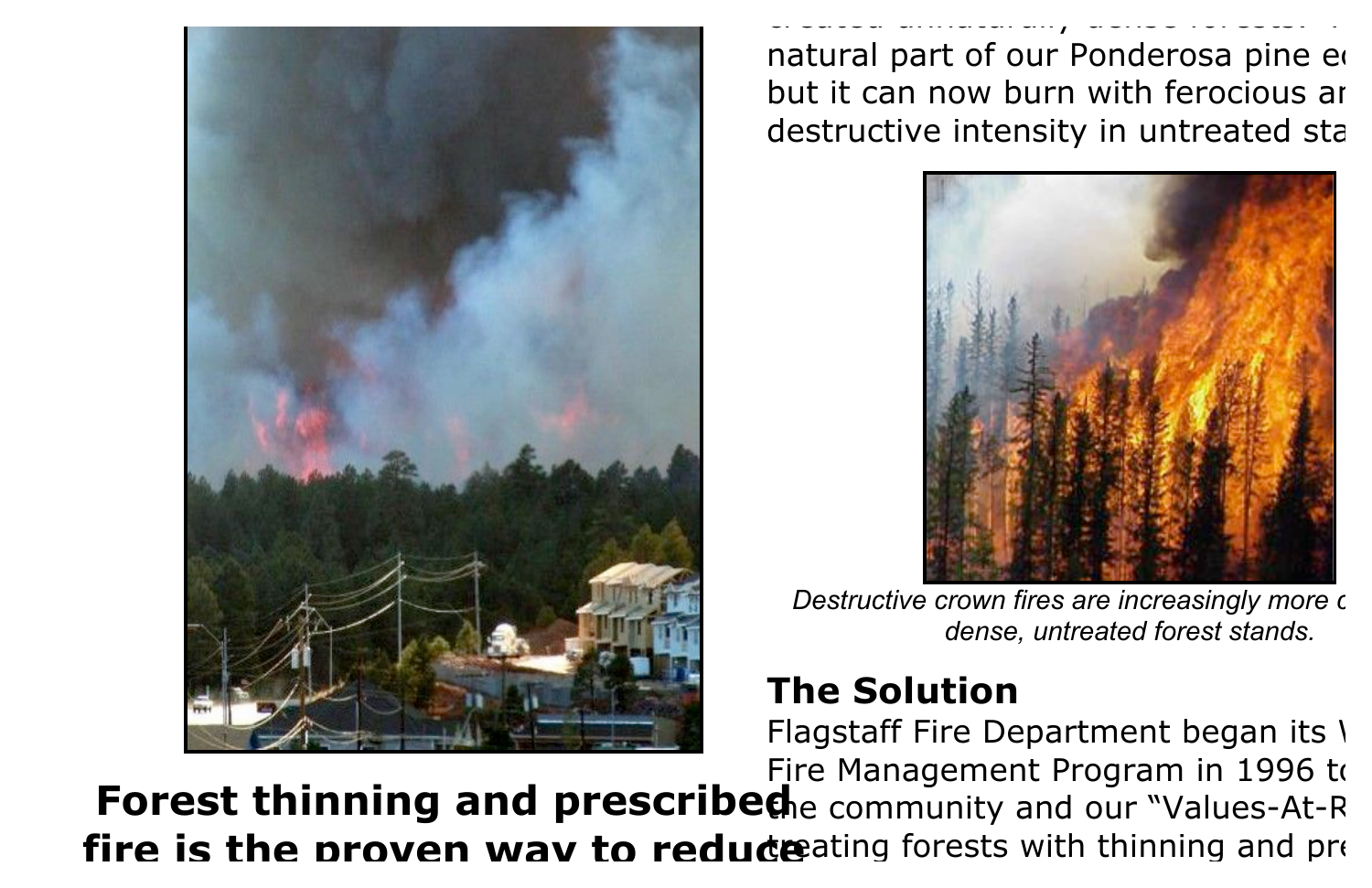Interface Fire code.

2) *Preparedness* –Motivate and assist individuals, groups, and others to prepare themselves, their ramilies, homes, properties ample of the effectiveness of thinn and neighborhoods to survive destructive wildfire.

application of the City's Wildland Urban

regimes (condition, amount, type and location) and restore forest health so as to reduce the likelihood of destructive wildfire.<sup>Crown</sup> fire and swiftly moved toward

4) *Response* – Develop and sustain a readiness posture capable of delivering

effective, efficient, and safe protection to our community as well as providing requested assistance to our many partners.

5) *Recovery* – Actions to ensure site rehabilitation, financial reimbursements, etc.

## **The Result**

Since 1996 a great amount of land around Flagstaff has been treated. The threat of destructive wildfire has been reduced,

## **Two Success Stories!**

and killed many trees.

3) *Hazard Mitigation* – Manage unnatural fuehis fire began along I-40 where it q The 120-acre Woody Fire of 2006 is dense stands of trees and the use of prescribed fire in protecting the comgained momentum in an untreated stand. The Woody Fire quickly became a run Flagstaff: until it reached areas treat thinning and prescribed fire!

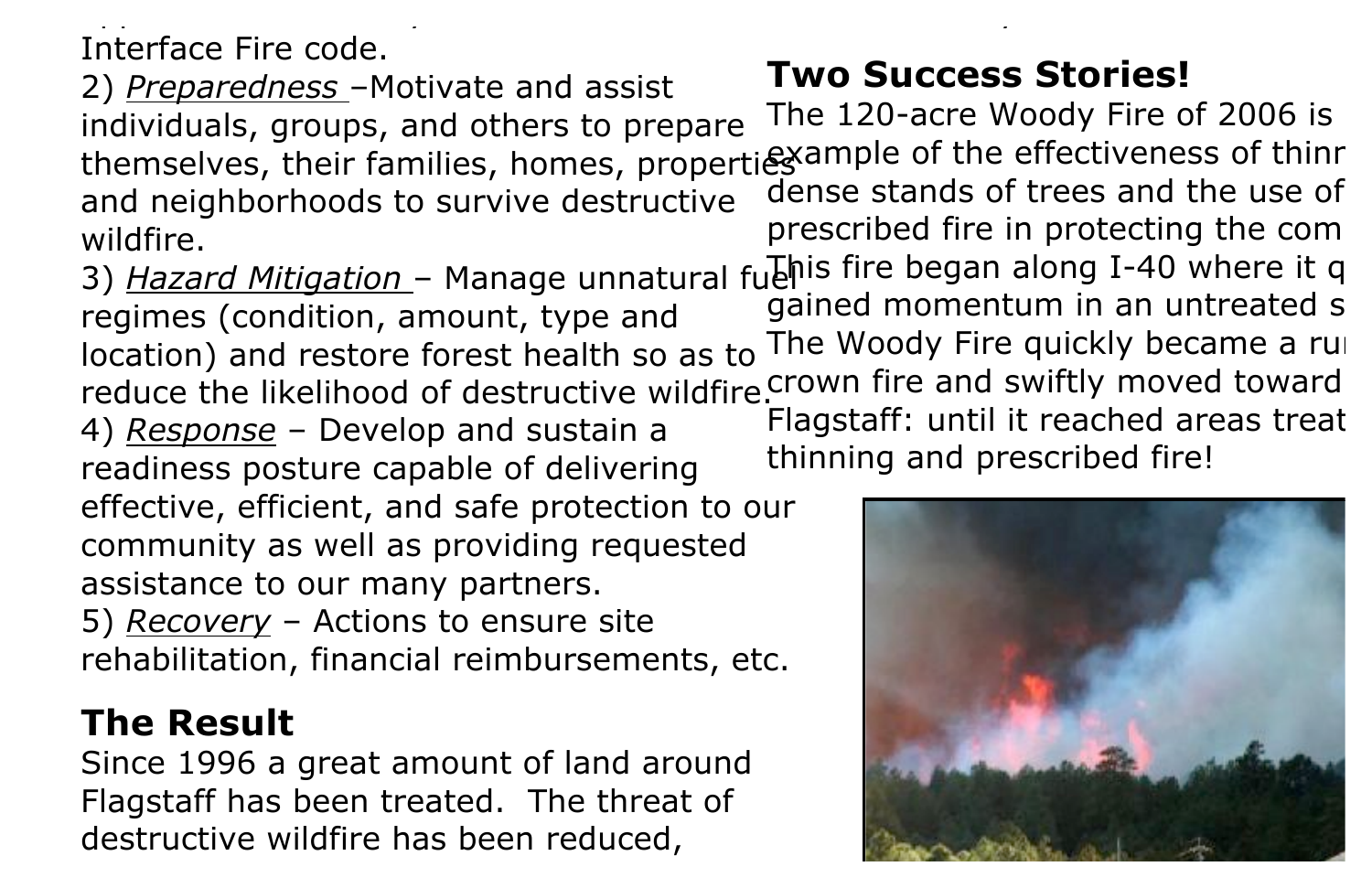Choosing to fight fire with fire, forest fuels were intentionally burned out in front of the approaching flame front. Reaching this point, the fire lost strength and dropped to the ground. Although contained, the fire continued to cast flaming embers across fire lines creating small spot fires in treated areas where they could easily be controlled and prevented from continuing the fire's march toward developed areas.

effectively stopped the fire's progression.

In 2010, virtually the same thing happened with the nearly 300-acre Hardy Fire. Growing quickly, it forced the evacuation of many, threatening schools, businesses, and a large residential area. But, using a previously thinned area directly in the approach path as a safe buffer area, firefighters intentionally burned out forest fuels. As with the Woody Fire, the Hardy Fire, then lost strength and dropped to the



*Un-thinned stand: note level of damage e though fire burned downhill in this location.* 



*Thinned stand: little fire damage*

## **The Facts**

around. Embers thrown across the fire lines of protect our community we must c